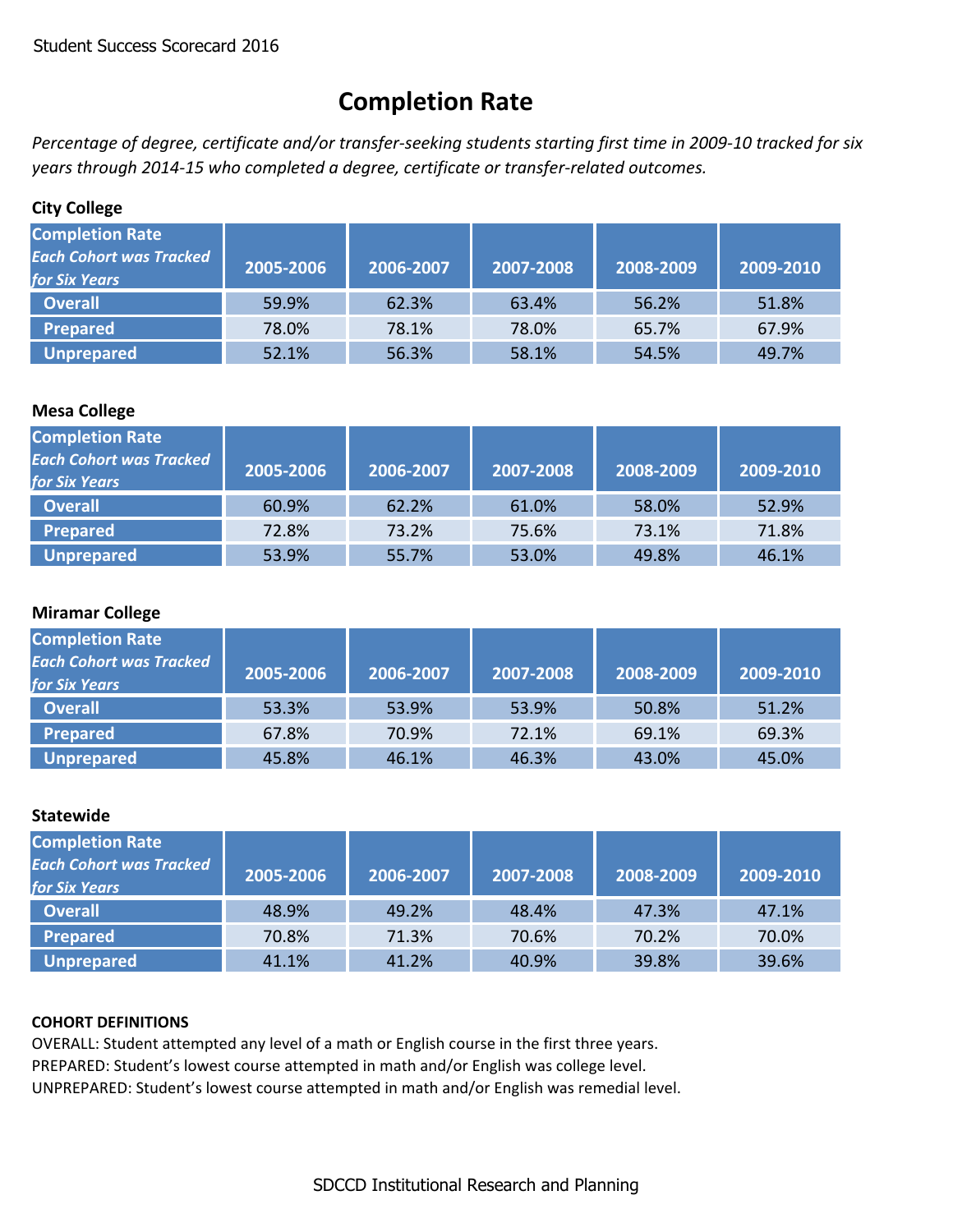## **30 Units Rate**

Percentage of degree, certificate and/or transfer-seeking students starting first time in 2009-10 tracked for six *years through 2014‐15 who achieved at least 30 units.*

## **City College**

| <b>30 Units Rate</b><br><b>Each Cohort was Tracked</b><br><b>for Six Years</b> | 2005-2006 | 2006-2007 | 2007-2008 | 2008-2009 | 2009-2010 |
|--------------------------------------------------------------------------------|-----------|-----------|-----------|-----------|-----------|
| <b>Overall</b>                                                                 | 52.2%     | 49.6%     | 47.7%     | 49.8%     | 51.8%     |
| <b>Prepared</b>                                                                | 47.9%     | 46.0%     | 43.6%     | 52.7%     | 63.2%     |
| <b>Unprepared</b>                                                              | 54.1%     | 51.0%     | 49.1%     | 49.3%     | 50.3%     |

## **Mesa College**

| <b>30 Units Rate</b><br><b>Each Cohort was Tracked</b><br><b>for Six Years</b> | 2005-2006 | 2006-2007 | 2007-2008 | 2008-2009 | 2009-2010 |
|--------------------------------------------------------------------------------|-----------|-----------|-----------|-----------|-----------|
| <b>Overall</b>                                                                 | 60.2%     | 59.6%     | 58.6%     | 60.3%     | 63.1%     |
| Prepared                                                                       | 61.4%     | 59.1%     | 53.1%     | 58.8%     | 58.6%     |
| <b>Unprepared</b>                                                              | 59.5%     | 59.9%     | 61.6%     | 61.0%     | 64.7%     |

### **Miramar College**

| <b>30 Units Rate</b><br><b>Each Cohort was Tracked</b><br><b>for Six Years</b> | 2005-2006 | 2006-2007 | 2007-2008 | 2008-2009 | 2009-2010 |
|--------------------------------------------------------------------------------|-----------|-----------|-----------|-----------|-----------|
| <b>Overall</b>                                                                 | 67.0%     | 67.8%     | 69.9%     | 69.0%     | 68.0%     |
| <b>Prepared</b>                                                                | 64.4%     | 68.0%     | 70.0%     | 71.1%     | 73.3%     |
| <b>Unprepared</b>                                                              | 68.3%     | 67.7%     | 69.9%     | 68.1%     | 66.2%     |

## **Statewide**

| <b>30 Units Rate</b><br><b>Each Cohort was Tracked</b><br><b>for Six Years</b> | 2005-2006 | 2006-2007 | 2007-2008 | 2008-2009 | 2009-2010 |
|--------------------------------------------------------------------------------|-----------|-----------|-----------|-----------|-----------|
| <b>Overall</b>                                                                 | 65.9%     | 66.4%     | 66.5%     | 66.6%     | 67.6%     |
| <b>Prepared</b>                                                                | 69.3%     | 69.7%     | 70.1%     | 71.2%     | 73.2%     |
| <b>Unprepared</b>                                                              | 64.7%     | 65.1%     | 65.3%     | 65.0%     | 65.8%     |

#### **COHORT DEFINITIONS**

OVERALL: Student attempted any level of a math or English course in the first three years. PREPARED: Student's lowest course attempted in math and/or English was college level. UNPREPARED: Student's lowest course attempted in math and/or English was remedial level.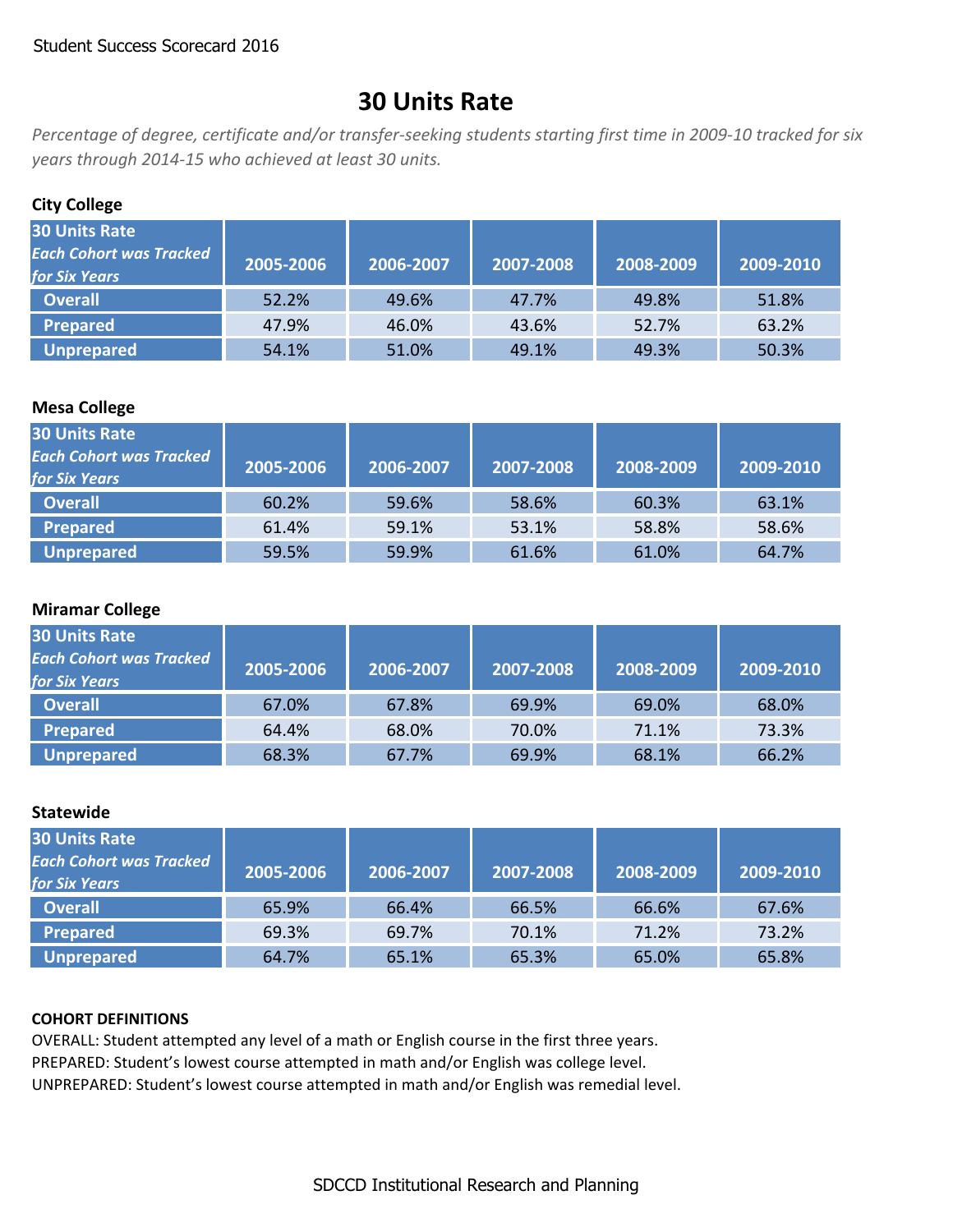## **Persistence Rate**

Percentage of degree, certificate and/or transfer-seeking students starting first time in 2009-10 tracked for six *years through 2014‐15 who enrolled in the first three consecutive terms.*

## **City College**

| Persistence Rate<br><b>Each Cohort was Tracked</b><br><b>for Six Years</b> | 2005-2006 | 2006-2007 | 2007-2008 | 2008-2009 | 2009-2010 |
|----------------------------------------------------------------------------|-----------|-----------|-----------|-----------|-----------|
| <b>Overall</b>                                                             | 77.4%     | 79.1%     | 76.8%     | 76.2%     | 71.8%     |
| <b>Prepared</b>                                                            | 79.3%     | 81.9%     | 82.5%     | 72.7%     | 78.3%     |
| <b>Unprepared</b>                                                          | 76.6%     | 78.0%     | 74.8%     | 76.8%     | 70.9%     |

## **Mesa College**

| <b>Persistence Rate</b><br><b>Each Cohort was Tracked</b><br><b>for Six Years</b> | 2005-2006 | 2006-2007 | 2007-2008 | 2008-2009 | 2009-2010 |
|-----------------------------------------------------------------------------------|-----------|-----------|-----------|-----------|-----------|
| <b>Overall</b>                                                                    | 77.0%     | 77.5%     | 75.3%     | 76.0%     | 76.2%     |
| Prepared                                                                          | 77.8%     | 80.4%     | 77.3%     | 76.0%     | 76.8%     |
| <b>Unprepared</b>                                                                 | 76.6%     | 75.8%     | 74.1%     | 76.0%     | 75.9%     |

### **Miramar College**

| <b>Persistence Rate</b><br><b>Each Cohort was Tracked</b><br><b>for Six Years</b> | 2005-2006 | 2006-2007 | 2007-2008 | 2008-2009 | 2009-2010 |
|-----------------------------------------------------------------------------------|-----------|-----------|-----------|-----------|-----------|
| <b>Overall</b>                                                                    | 71.6%     | 71.2%     | 69.2%     | 73.8%     | 75.3%     |
| <b>Prepared</b>                                                                   | 71.7%     | 66.2%     | 72.4%     | 76.6%     | 73.6%     |
| <b>Unprepared</b>                                                                 | 71.5%     | 73.5%     | 67.9%     | 72.7%     | 75.8%     |

### **Statewide**

| <b>Persistence Rate</b><br><b>Each Cohort was Tracked</b><br><b>for Six Years</b> | 2005-2006 | 2006-2007 | 2007-2008 | 2008-2009 | 2009-2010 |
|-----------------------------------------------------------------------------------|-----------|-----------|-----------|-----------|-----------|
| <b>Overall</b>                                                                    | 70.1%     | 70.4%     | 70.5%     | 71.7%     | 73.4%     |
| Prepared                                                                          | 71.4%     | 72.4%     | 71.9%     | 72.8%     | 75.1%     |
| <b>Unprepared</b>                                                                 | 69.7%     | 69.6%     | 70.0%     | 71.3%     | 72.9%     |

#### **COHORT DEFINITIONS**

OVERALL: Student attempted any level of a math or English course in the first three years. PREPARED: Student's lowest course attempted in math and/or English was college level. UNPREPARED: Student's lowest course attempted in math and/or English was remedial level.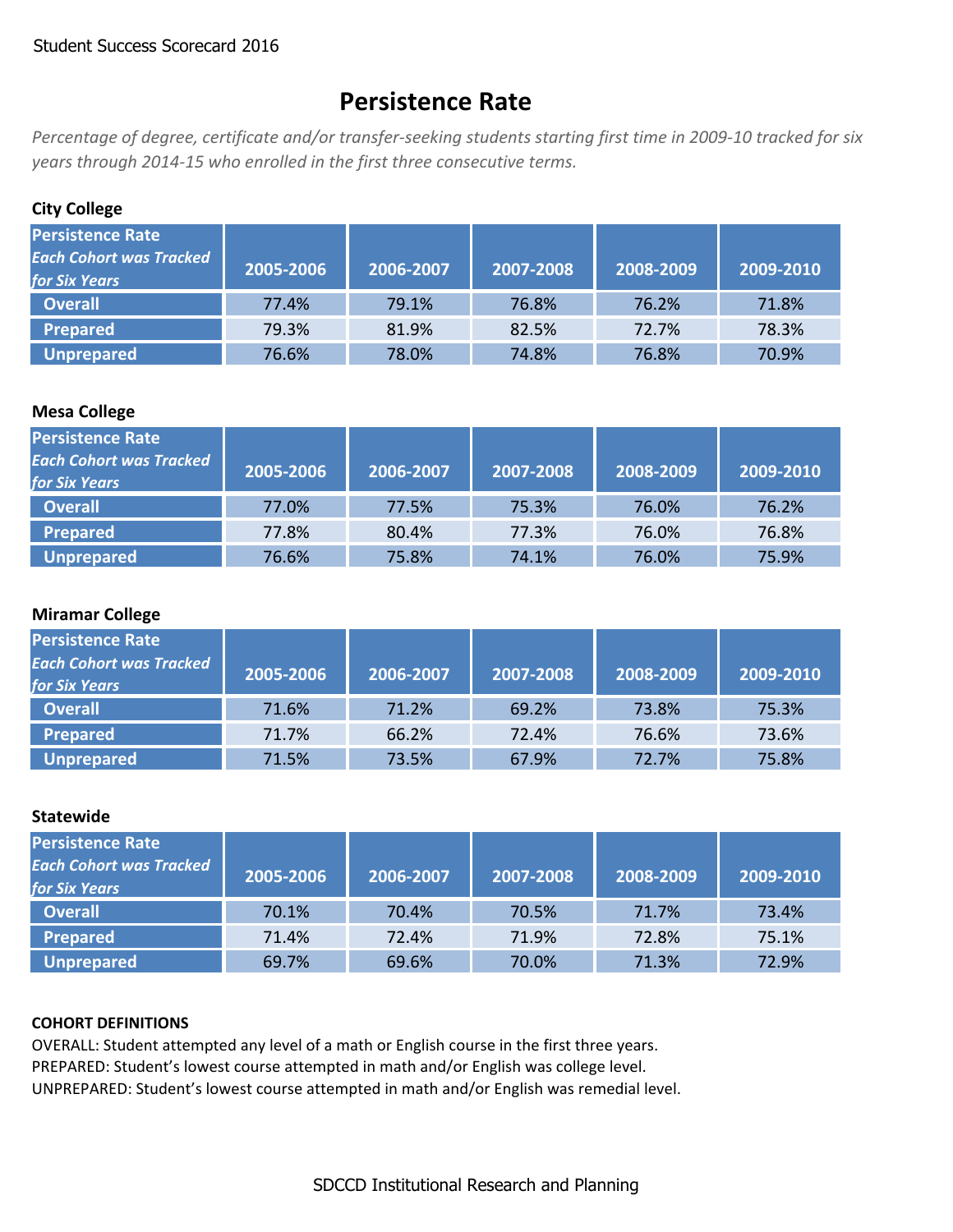# **Remedial Rate**

Percentage of credit students tracked for six years through 2014-15 who first enrolled in a course below transfer level in English, mathematics, and/or ESL during 2009-10 and completed a college-level course in the same *discipline*

## **City College**

| <b>Remedial Rate</b><br><b>Each Cohort was Tracked</b><br><b>for Six Years</b> | 2005-2006 | 2006-2007 | 2007-2008 | 2008-2009 | 2009-2010 |
|--------------------------------------------------------------------------------|-----------|-----------|-----------|-----------|-----------|
| <b>Math</b>                                                                    | 29.7%     | 28.6%     | 28.4%     | 20.0%     | 21.6%     |
| <b>English</b>                                                                 | 38.4%     | 39.7%     | 38.7%     | 41.2%     | 43.4%     |
| <b>ESL</b>                                                                     | 26.7%     | 23.0%     | 23.7%     | 28.0%     | 24.5%     |

## **Mesa College**

| <b>Remedial Rate</b><br><b>Each Cohort was Tracked</b><br><b>for Six Years</b> | 2005-2006 | 2006-2007 | 2007-2008 | 2008-2009 | 2009-2010 |
|--------------------------------------------------------------------------------|-----------|-----------|-----------|-----------|-----------|
| <b>Math</b>                                                                    | 35.9%     | 34.0%     | 39.3%     | 32.4%     | 35.6%     |
| <b>English</b>                                                                 | 47.0%     | 46.9%     | 52.0%     | 49.9%     | 51.1%     |
| <b>ESL</b>                                                                     | 29.9%     | 31.9%     | 27.4%     | 26.5%     | 25.8%     |

## **Miramar College**

| <b>Remedial Rate</b><br><b>Each Cohort was Tracked</b><br><b>for Six Years</b> | 2005-2006 | 2006-2007 | 2007-2008 | 2008-2009 | 2009-2010 |
|--------------------------------------------------------------------------------|-----------|-----------|-----------|-----------|-----------|
| <b>Math</b>                                                                    | 36.2%     | 35.4%     | 38.3%     | 30.8%     | 33.4%     |
| <b>English</b>                                                                 | 49.5%     | 46.2%     | 45.8%     | 50.9%     | 49.5%     |
| <b>ESL</b>                                                                     | 21.5%     | 21.8%     | 24.6%     | 25.7%     | 22.2%     |

| <b>Remedial Rate</b><br><b>Each Cohort was Tracked</b><br><b>for Six Years</b> | 2005-2006 | 2006-2007 | 2007-2008 | 2008-2009 | 2009-2010 |
|--------------------------------------------------------------------------------|-----------|-----------|-----------|-----------|-----------|
| <b>Math</b>                                                                    | 28.9%     | 30.0%     | 30.7%     | 31.0%     | 32.7%     |
| <b>English</b>                                                                 | 41.9%     | 42.8%     | 43.5%     | 43.4%     | 45.4%     |
| <b>ESL</b>                                                                     | 25.5%     | 26.4%     | 27.2%     | 28.5%     | 28.6%     |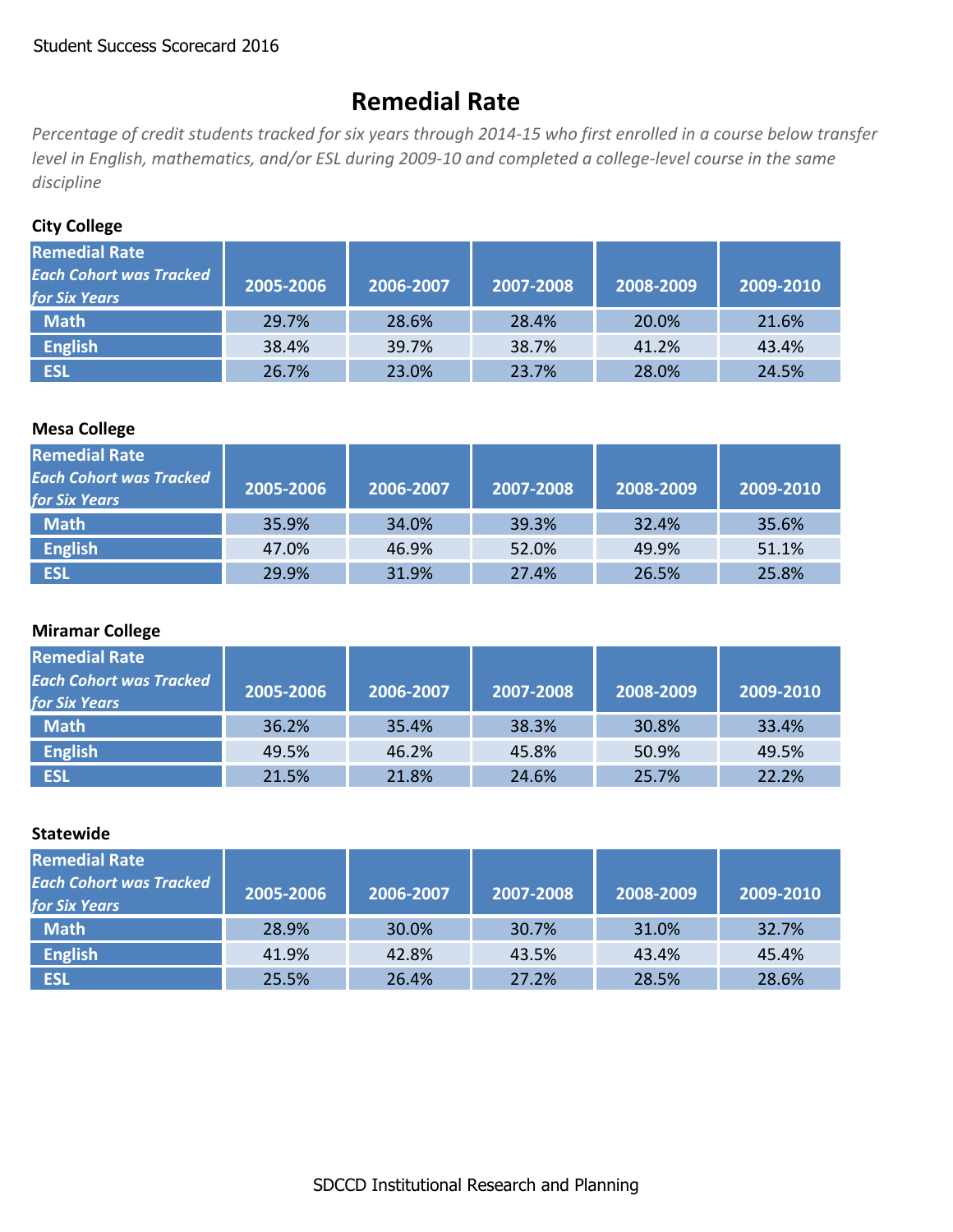## **Career Technical Education Rate**

*Percentage of students completing more than eight units in courses classified as career technical* education (or apprenticeship) in a single discipline for the first time in 2009-10 tracked for six years *through 2014‐15 who completed a degree, certificate, apprenticeship or transfer‐related outcomes.*

## **City College**

| <b>Career Technical</b><br><b>Education Rate</b> |           |           |           |           |           |
|--------------------------------------------------|-----------|-----------|-----------|-----------|-----------|
| <b>Each Cohort was Tracked</b>                   | 2005-2006 | 2006-2007 | 2007-2008 | 2008-2009 | 2009-2010 |
| <b>for Six Years</b>                             | 55.4%     | 54.0%     | 54.8%     | 51.5%     | 52.2%     |

## **Mesa College**

| <b>Career Technical</b>        |           |           |           |           |           |
|--------------------------------|-----------|-----------|-----------|-----------|-----------|
| <b>Education Rate</b>          |           |           |           |           |           |
| <b>Each Cohort was Tracked</b> | 2005-2006 | 2006-2007 | 2007-2008 | 2008-2009 | 2009-2010 |
| <b>for Six Years</b>           | 60.9%     | 59.7%     | 61.2%     | 55.8%     | 58.0%     |

### **Miramar College**

| <b>Career Technical</b>        |           |           |           |           |           |
|--------------------------------|-----------|-----------|-----------|-----------|-----------|
| <b>Education Rate</b>          |           |           |           |           |           |
| <b>Each Cohort was Tracked</b> | 2005-2006 | 2006-2007 | 2007-2008 | 2008-2009 | 2009-2010 |
| <b>for Six Years</b>           | 48.1%     | 49.3%     | 45.4%     | 45.8%     | 51.6%     |

| <b>Career Technical</b>        |           |           |           |           |           |
|--------------------------------|-----------|-----------|-----------|-----------|-----------|
| <b>Education Rate</b>          |           |           |           |           |           |
| <b>Each Cohort was Tracked</b> | 2005-2006 | 2006-2007 | 2007-2008 | 2008-2009 | 2009-2010 |
| <b>for Six Years</b>           | 50.7%     | 51.4%     | 50.5%     | 50.0%     | 51.4%     |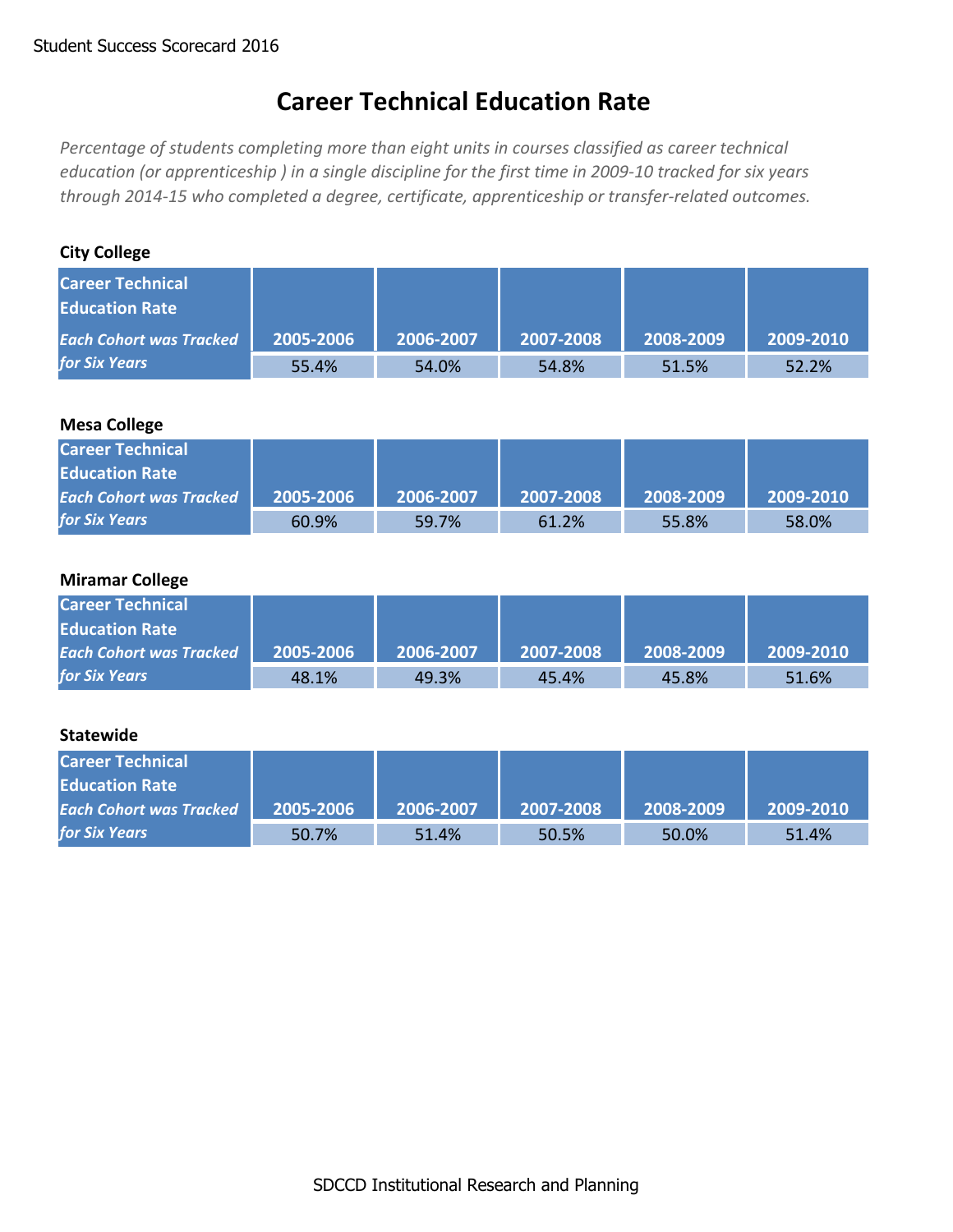## **Skills Builder**

The median inflation adjusted wages before and after the year of enrollment for students who completed a SAM A, B, or C course of at least .5 units and passed all CTE coursework in a given academic year. These students were no longer enrolled anywhere in the system the following academic year and did not earn an award or transfer to a *four year college this year of enrollment or the following year.*

## **City College**

| <b>Skills Builder</b> |           |
|-----------------------|-----------|
|                       | 2012-2013 |
|                       | 18.8%     |
|                       | $N = 806$ |
|                       |           |

## **Mesa College**

| <b>Skills Builder</b> |           |
|-----------------------|-----------|
|                       | 2012-2013 |
|                       | 17.8%     |
|                       | $N=1,087$ |

## **Miramar College**

| <b>Skills Builder</b> |                      |
|-----------------------|----------------------|
|                       | 2012-2013            |
|                       | $6.7\%$ <sup>*</sup> |
|                       | $N = 2,330$          |

\*Note; Miramar's percentage is relatively low due to the Administration of Justice inservice classes. SDCCD is working with the CCCCO to exclude these classes from this indicator.

| <b>Skills Builder</b> |              |
|-----------------------|--------------|
|                       | 2012-2013    |
|                       | 13.6%        |
|                       | $N = 86,360$ |